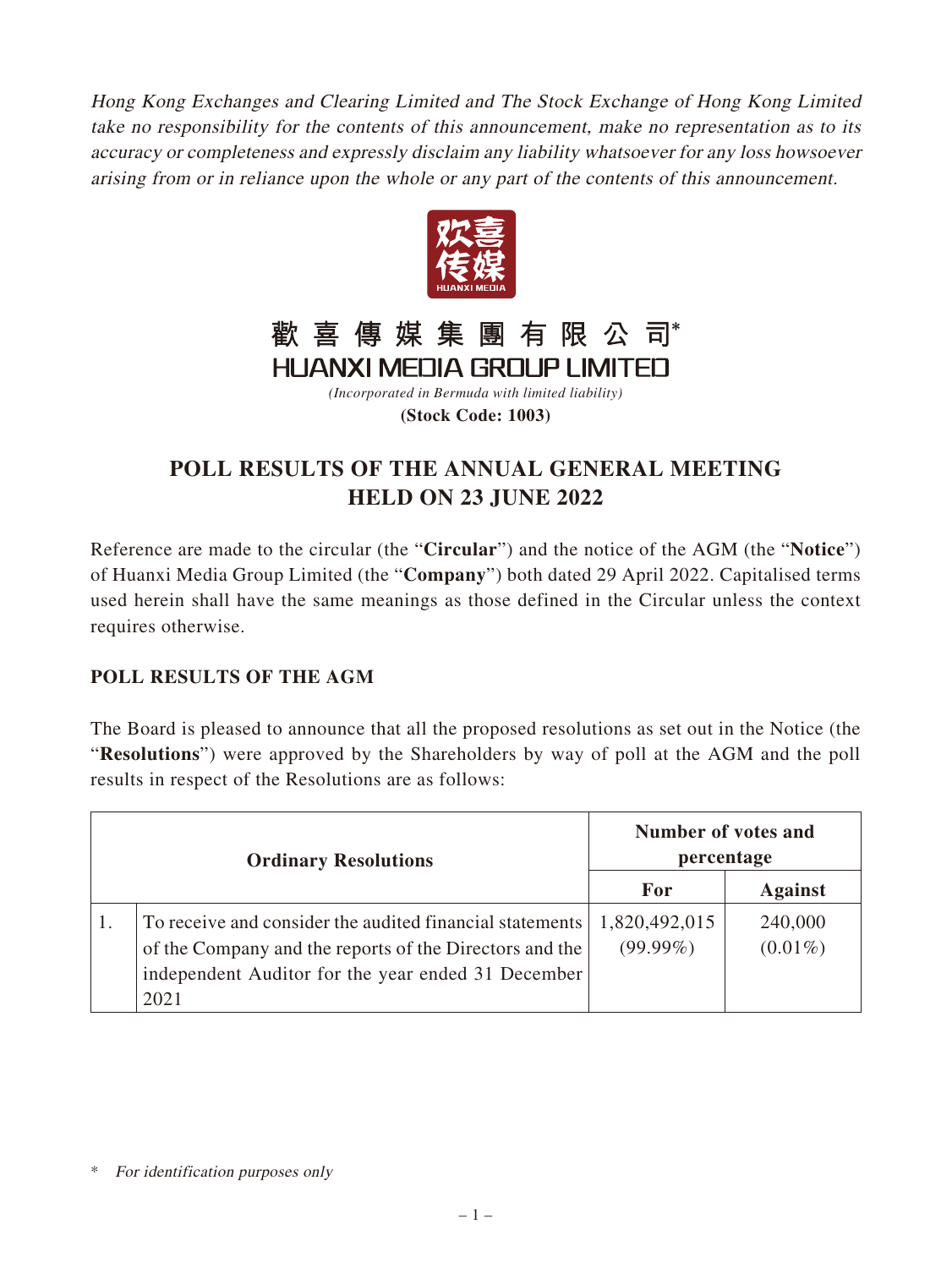| <b>Ordinary Resolutions</b> |                                                                                                                                                                                            | Number of votes and<br>percentage |                            |
|-----------------------------|--------------------------------------------------------------------------------------------------------------------------------------------------------------------------------------------|-----------------------------------|----------------------------|
|                             |                                                                                                                                                                                            | For                               | <b>Against</b>             |
| 2.                          | To re-elect Mr. Xiang Shaokun, Steven as an<br>(a)<br>executive Director                                                                                                                   | 1,610,980,637<br>$(88.48\%)$      | 209,751,378<br>$(11.52\%)$ |
|                             | (b)<br>To re-elect Mr. Ning Hao as a non-executive<br>Director                                                                                                                             | 1,601,929,094<br>$(87.98\%)$      | 218,802,921<br>$(12.02\%)$ |
|                             | To re-elect Mr. Wong Tak Chuen as an independent<br>(c)<br>non-executive Director                                                                                                          | 1,820,292,015<br>$(99.98\%)$      | 440,000<br>$(0.02\%)$      |
|                             | To authorise the Board to fix the remuneration of<br>(d)<br>the Directors                                                                                                                  | 1,611,010,637<br>$(88.48\%)$      | 209,721,378<br>$(11.52\%)$ |
| 3.                          | To re-appoint PricewaterhouseCoopers as Auditor and<br>to authorise the Board to fix its remuneration                                                                                      | 1,820,732,015<br>$(100.00\%)$     | $\theta$<br>$(0.00\%)$     |
| 4.                          | To grant a general mandate to the Directors to allot,<br>issue and deal with additional Shares                                                                                             | 1,602,196,579<br>$(88.00\%)$      | 218,535,436<br>$(12.00\%)$ |
| 5.                          | To grant a general mandate to the Directors to repurchase<br><b>Shares</b>                                                                                                                 | 1,820,732,015<br>$(100.00\%)$     | $\Omega$<br>$(0.00\%)$     |
| 6.                          | To extend the general mandate granted to the Directors<br>to allot, issue and deal with additional Shares pursuant<br>to resolution number 4 by adding the number of Shares<br>repurchased | 1,598,962,146<br>$(87.82\%)$      | 221,769,869<br>$(12.18\%)$ |

As more than 50% of the votes was cast in favour of each of the resolutions number 1 to number 6, each of the resolutions number 1 to number 6 was duly passed as an ordinary resolution of the Company.

| <b>Special Resolution</b> |                                                                                                                                                                                                                                                                                                                                    | Number of votes and<br>percentage |                          |
|---------------------------|------------------------------------------------------------------------------------------------------------------------------------------------------------------------------------------------------------------------------------------------------------------------------------------------------------------------------------|-----------------------------------|--------------------------|
|                           |                                                                                                                                                                                                                                                                                                                                    | For                               | <b>Against</b>           |
|                           | To approve the proposed amendments to the bye-laws<br>of the Company and the adoption of the new bye-laws<br>of the Company with immediate effect after the close<br>of the Meeting, and to authorise the Directors to do<br>all things necessary to implement the adoption of the<br>amended and restated bye-laws of the Company | 1,808,683,524<br>$(99.34\%)$      | 12,048,491<br>$(0.66\%)$ |

As not less than 75% of the votes was cast in favour of the resolution number 7, the resolution number 7 was duly passed as a special resolution of the Company.

<sup>#</sup> The full text of the Resolutions are set out in the Notice.